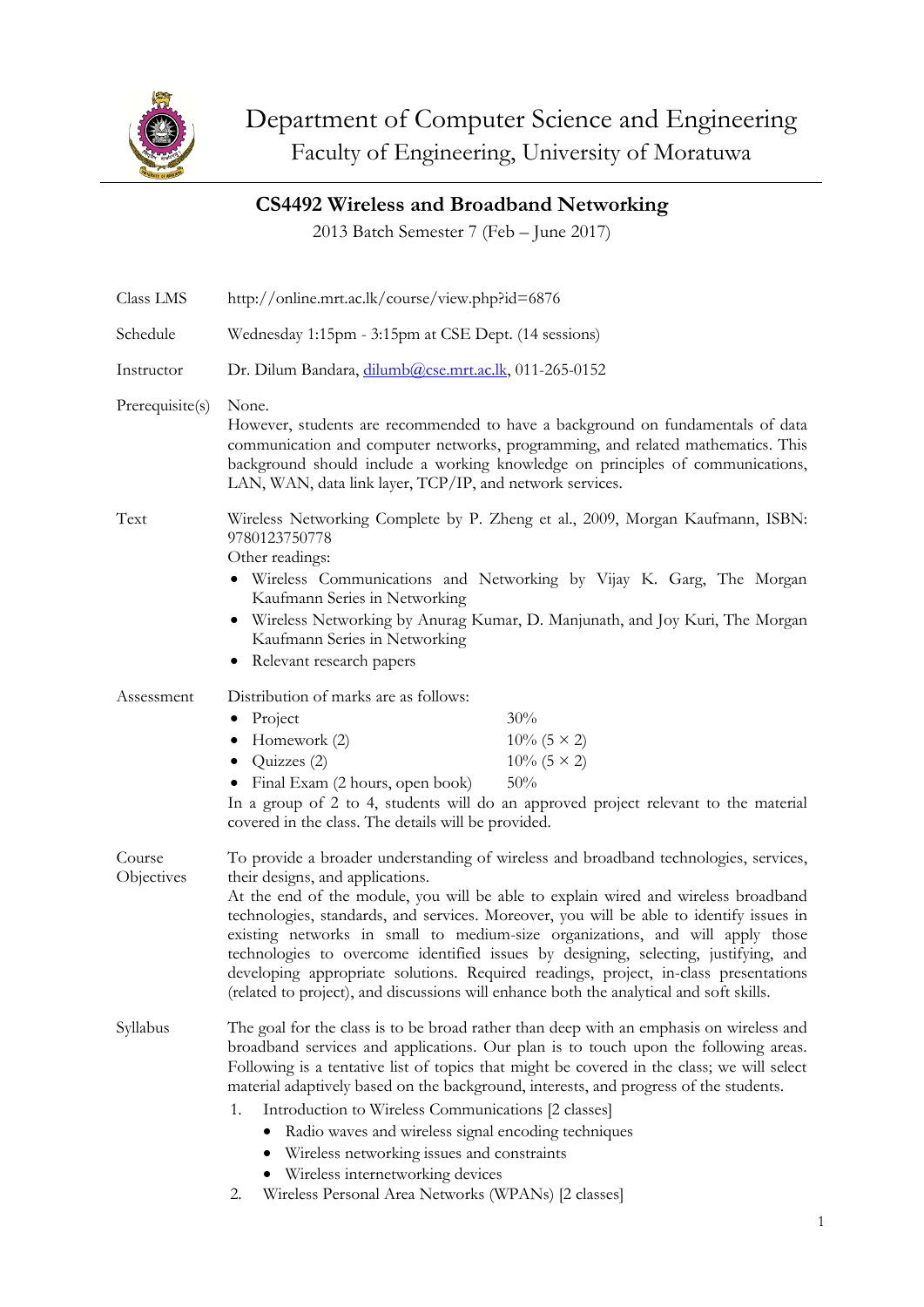- Bluetooth, ZigBee, and high speed WPANs
- Near-Field Communication (NFC), RFID
- 3. Wireless Local Area Networks (WLANs) [2 classes]
	- IEEE 802.11 standard
	- WLAN planning, configuration, and troubleshooting
	- Management and security
- 4. Wireless Metropolitan Area Networks (WMANs) [2 classes]
	- Last mile connections to the Internet
	- Fixed and mobile WiMAX, 3G, 4G (LTE and LTE advanced)
	- Security
- 5. Wireless Sensor Networks (WSNs) [2 classes]
	- IEEE 802.15.4 standard
	- Sensor network design, WSN applications
	- Routing, data fusion, clustering
	- Internet of Things (IoT)
	- Vehicular Networks
	- Security
- 6. Fixed Broadband Technologies [2 classes]
	- xDSL, ATM
- 7. Services and QoS [2 classes]
	- Mobile IP, VoIP, mobile IPTV, mobile social networking, location-based services

Workload Expectations

There is a normative workload expected of you while following this module. This is a 3-credit module. For the average student, this means 135 study hours over the semester. The following table provides a rough breakdown of how these hours might be spent over the whole semester – but this is only for guidance:

| Attendance                                                                                                                                                      |    |  |
|-----------------------------------------------------------------------------------------------------------------------------------------------------------------|----|--|
| 2 hour lectures $\times$ 15 weeks                                                                                                                               |    |  |
| Independent work                                                                                                                                                |    |  |
| Preparatory work – e.g., set reading, checking LMS announcements, preparation<br>for lectures, independent work for project<br>4 hours a week $\times$ 15 weeks | 60 |  |
| Homework (4 hours $\times$ 2)                                                                                                                                   |    |  |
| Group work                                                                                                                                                      |    |  |
| Project – performed in stages, 2-4 students per group                                                                                                           | 35 |  |
| Assessment                                                                                                                                                      |    |  |
| Exams                                                                                                                                                           |    |  |
| Quizzes are included in lecture slots                                                                                                                           |    |  |
| <b>TOTAL</b>                                                                                                                                                    |    |  |

- Class Policies Topics to be discussed in each class will be posted on Moodle, along with relevant readings for each topic. You are expected to keep up with the readings as we go, as they will help provide the foundation for the homework, quizzes, and exam. Impromptu quizzes will be based on these assigned readings.
	- All students are expected to actively participate in class and Moodle activities. Poor participation and/or poor performance in assigned course work can be grounds for failure in the course.